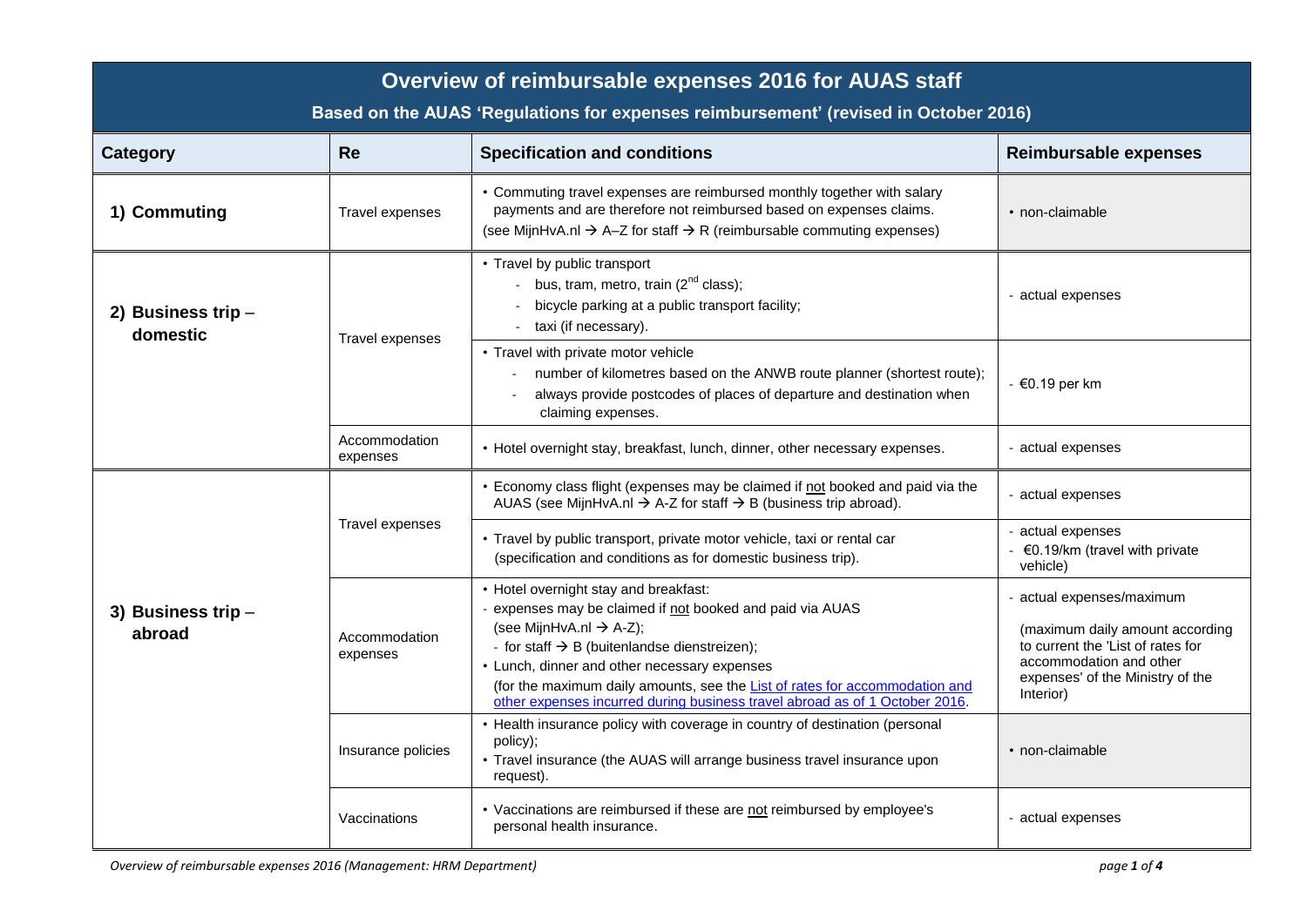|    | Professionalisation<br>expenses <sup>1</sup> | Out-of-pocket expenses are:<br>expenses for education, training courses, symposiums, conferences, etc. (e.g. for registration fees, lectures, teaching material, books,<br>exams);<br>Travel and accommodation expenses related to professionalisation activities. |                                                                                                                                                                                                                                                                                                                                                                                                                                                                                          |                                                                |
|----|----------------------------------------------|--------------------------------------------------------------------------------------------------------------------------------------------------------------------------------------------------------------------------------------------------------------------|------------------------------------------------------------------------------------------------------------------------------------------------------------------------------------------------------------------------------------------------------------------------------------------------------------------------------------------------------------------------------------------------------------------------------------------------------------------------------------------|----------------------------------------------------------------|
| 4) |                                              | Out-of-pocket<br>expenses                                                                                                                                                                                                                                          | Expenses for education, training courses, courses, master classes, symposiums,<br>conferences, etc.<br>Reimbursement criteria:<br>• The conditions for partial or complete reimbursement according to the condi-<br>tions of the 2014 – 2017 AUAS Professionalisation Plan have been met <sup>2</sup> (see<br>Chapter 3.1 of the Plan under 'facilitation in money').<br>• Prior permission has been granted by the budget holder on reimbursable ex-<br>penses and total reimbursement. | - % of the expenses as agreed by<br>employee and budget holder |
|    |                                              |                                                                                                                                                                                                                                                                    | • Travel and accommodation expenses:<br>Specification and conditions as under Business trip – domestic (see under 2) and<br>Business trip - abroad (see under 3).                                                                                                                                                                                                                                                                                                                        | reimbursement as in Business trip<br>- domestic & abroad       |
| 5) | <b>Removal expenses</b>                      | Furnishing<br>expenses                                                                                                                                                                                                                                             | • furnishing expenses allowance (according to the Collective Labour Agreement<br>for Universities for Applied Sciences)<br>upon entering employment based on a D2 contract and 0.5 FTE or more;<br>commute via public transport > one hour.                                                                                                                                                                                                                                              | actual expenses of 12% of annual<br>income (max. $€5,446$ )    |
|    |                                              | Other expenses                                                                                                                                                                                                                                                     | • Allowance for direct and indirect removal expenses (according to the Collective<br>Labour Agreement for Universities of Applied Sciences)<br>conditions same as furnishing expenses.                                                                                                                                                                                                                                                                                                   | actual expenses (max. €1,589)                                  |
| 6) | <b>Expenses for small</b><br>inventory       | Various smaller<br>expenses                                                                                                                                                                                                                                        | • Smaller expenses necessary/suitable to the organisational unit, such as<br>furnishing expenses for a secretariat, staff room or Open Day (e.g. flowers,<br>plants).<br>Reimbursable if not digitally ordered and paid for via the AUAS Web shop<br>OrderDirect (see MijnHvA $\rightarrow$ A - Z for specialists $\rightarrow$ Bestellen - OrderDirect).                                                                                                                                | - actual expenses                                              |

2013.

 $\overline{a}$ 

<sup>&</sup>lt;sup>1</sup> The costs of the following professionalisation materials cannot be claimed back: 1) expenses for such things as study programmes financed by an external party (e.g. via the Teacher education grant (*Lerarenbeurs*)), 2) expenses for such things as courses organised by the AUAS Academy, 3) expenses for such things as courses paid for directly by the AUAS to the educational institute.

<sup>&</sup>lt;sup>2</sup> For the reimbursement of Master's programmes for teaching staff, see the 'Provisional guidelines on the facilitation of Master's programmes' ('Voorlopige richtlijn facilitering van Masterstudies') adopted in June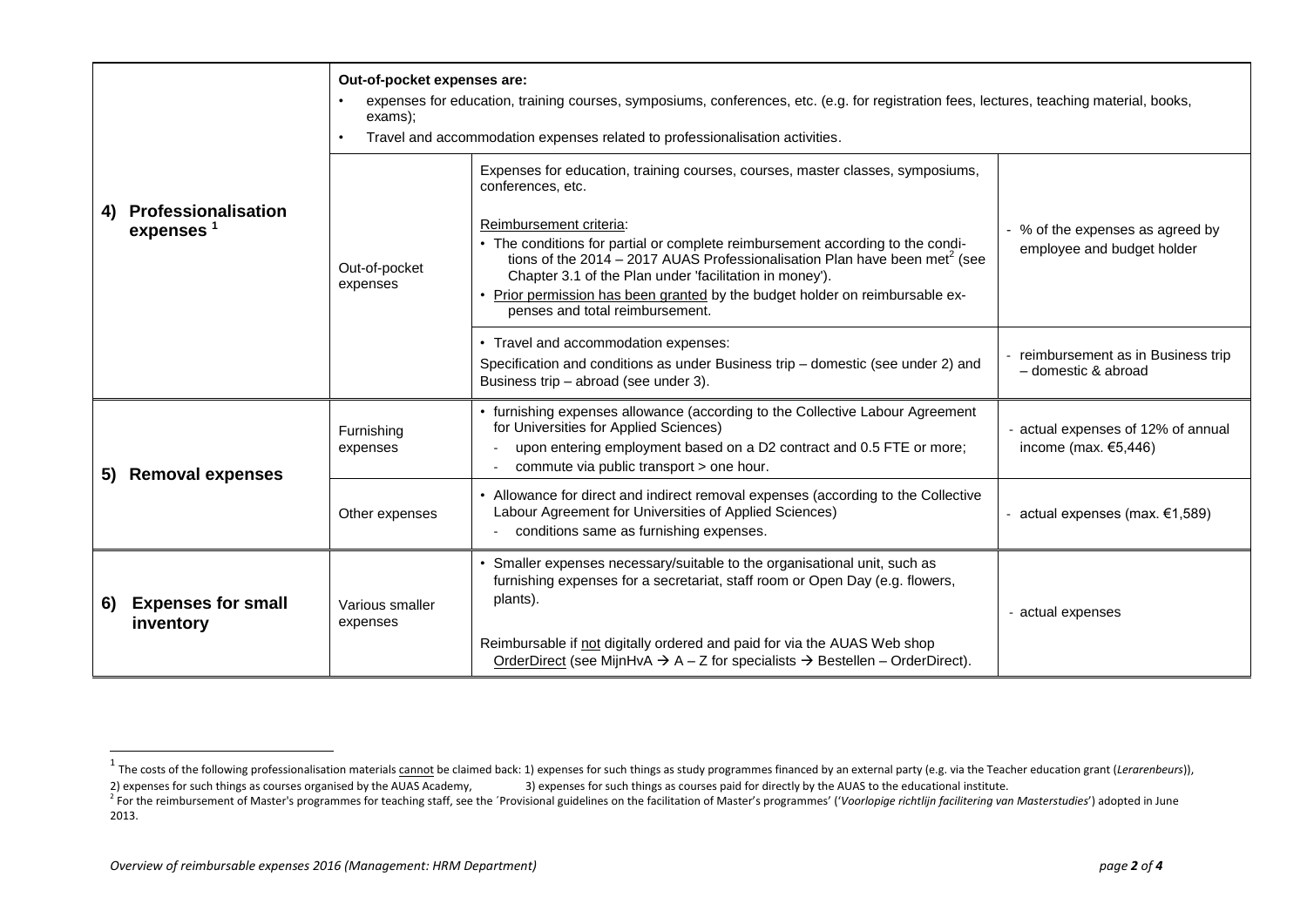|                                           | Lunch, dinner,<br>drinks at external<br><b>location</b> | Notes:<br>• expenses have been made with a clear business aim (e.g. work discussion during lunch); or                                                                                                                                             |                                     |
|-------------------------------------------|---------------------------------------------------------|---------------------------------------------------------------------------------------------------------------------------------------------------------------------------------------------------------------------------------------------------|-------------------------------------|
|                                           |                                                         | • with a work-related social aim (e.g. dinner/lunch to mark the end of the academic year);                                                                                                                                                        |                                     |
|                                           |                                                         | • indicate clearly on the expenses claim form what the expenses are related to;                                                                                                                                                                   |                                     |
|                                           |                                                         | only budget holders are permitted to run up a bill and have the place of business send the invoice to the AUAS.                                                                                                                                   |                                     |
|                                           |                                                         | • Lunch, dinner or drinks.                                                                                                                                                                                                                        | - actual expenses                   |
|                                           | Staff member<br>farewell party                          | Explanation: a few target amounts are given below                                                                                                                                                                                                 |                                     |
|                                           |                                                         | • Gift: for a farewell gift, an amount of $\epsilon$ 25 for every year in service may be considered (to a maximum of $\epsilon$ 500).                                                                                                             |                                     |
|                                           |                                                         | Cash gift: if members of staff receive a cash gift, they must sign an expenses claim form stating that they received the<br>amount in question.                                                                                                   |                                     |
| <b>Representation ex-</b><br>7)<br>penses |                                                         | Farewell reception: if an employee has worked for the AUAS for five years or more, a farewell reception may be<br>organised. In principle, this is organised at the workplace. If an external location is chosen, the expenses may be<br>claimed. |                                     |
|                                           |                                                         | • One - four years in service<br>- gift;                                                                                                                                                                                                          |                                     |
|                                           |                                                         | • Five years or more in service<br>- gift or farewell dinner/reception                                                                                                                                                                            | - actual expenses                   |
|                                           |                                                         | (at external location).                                                                                                                                                                                                                           |                                     |
|                                           | Work anniversary                                        | • gift (guideline: $\epsilon$ 250 for 25 years and $\epsilon$ 500 for forty years) or dinner;<br>• a reception (if at external location).                                                                                                         | - actual expenses                   |
|                                           | Small gift for<br>external business<br>relation         | • gift for an external business relation (e.g. guest lecturer) (guideline: $\epsilon$ 25 - 50).                                                                                                                                                   | - actual expenses                   |
|                                           | Small gift for AUAS<br>colleague                        | Reimbursement for a small gift for an AUAS colleague for a birthday, illness,<br>birth of child, etc. (guideline $\leq \epsilon$ 25).                                                                                                             | - actual expenses                   |
|                                           | Telecommunication                                       | • Contract costs and calling costs of employee landlines or mobile phones and<br>expenses for home internet connections are not reimbursed.                                                                                                       | • non-claimable                     |
|                                           |                                                         | Expenses for purchasing software are not reimbursed. Purchases must be<br>made via the AUAS. (Note: see below too!)                                                                                                                               |                                     |
| 8) Telecommunication and                  |                                                         | Expenses for the purchase of very specific software will be reimbursed if<br>circumstances dictate this according to the budget holder.                                                                                                           | • actual expenses<br>(if necessary) |
| mobile devices                            | Mobile devices                                          | Expenses for the purchase of mobile phones, tablets, iPads or laptops will not<br>be reimbursed. If the job requires it, the AUAS will make the equipment<br>available based on a loan agreement. (Note: see below too!)                          | • non-claimable                     |
|                                           |                                                         | Expenses for the purchase of such devices and/or accessories will be<br>reimbursed if circumstances dictate this according to the budget holder. In this<br>case, too, a loan agreement will be drawn up.                                         | • actual expenses<br>(if necessary) |